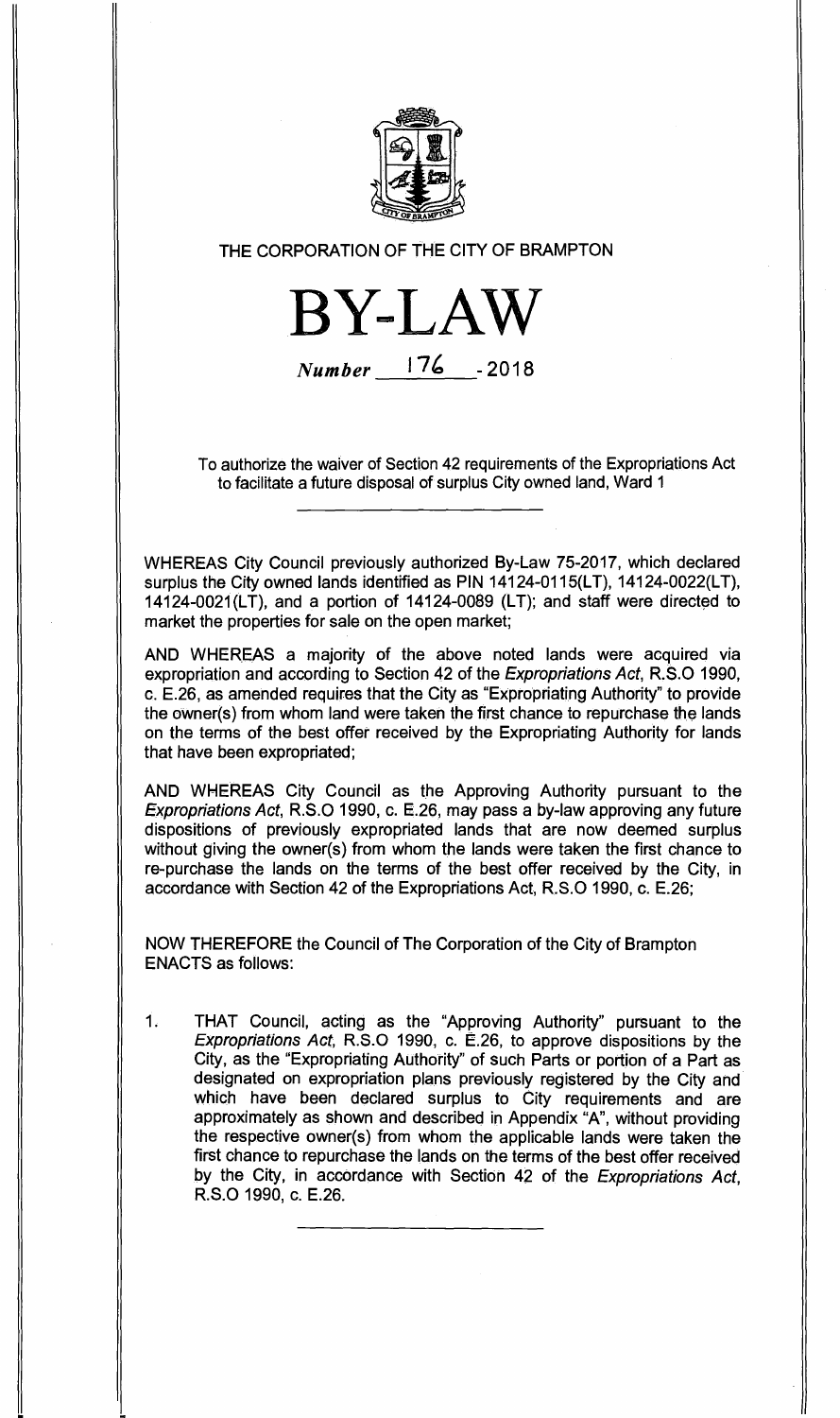**ENACTED and PASSED this 12th day of September, 2018.** 



PM01E6N